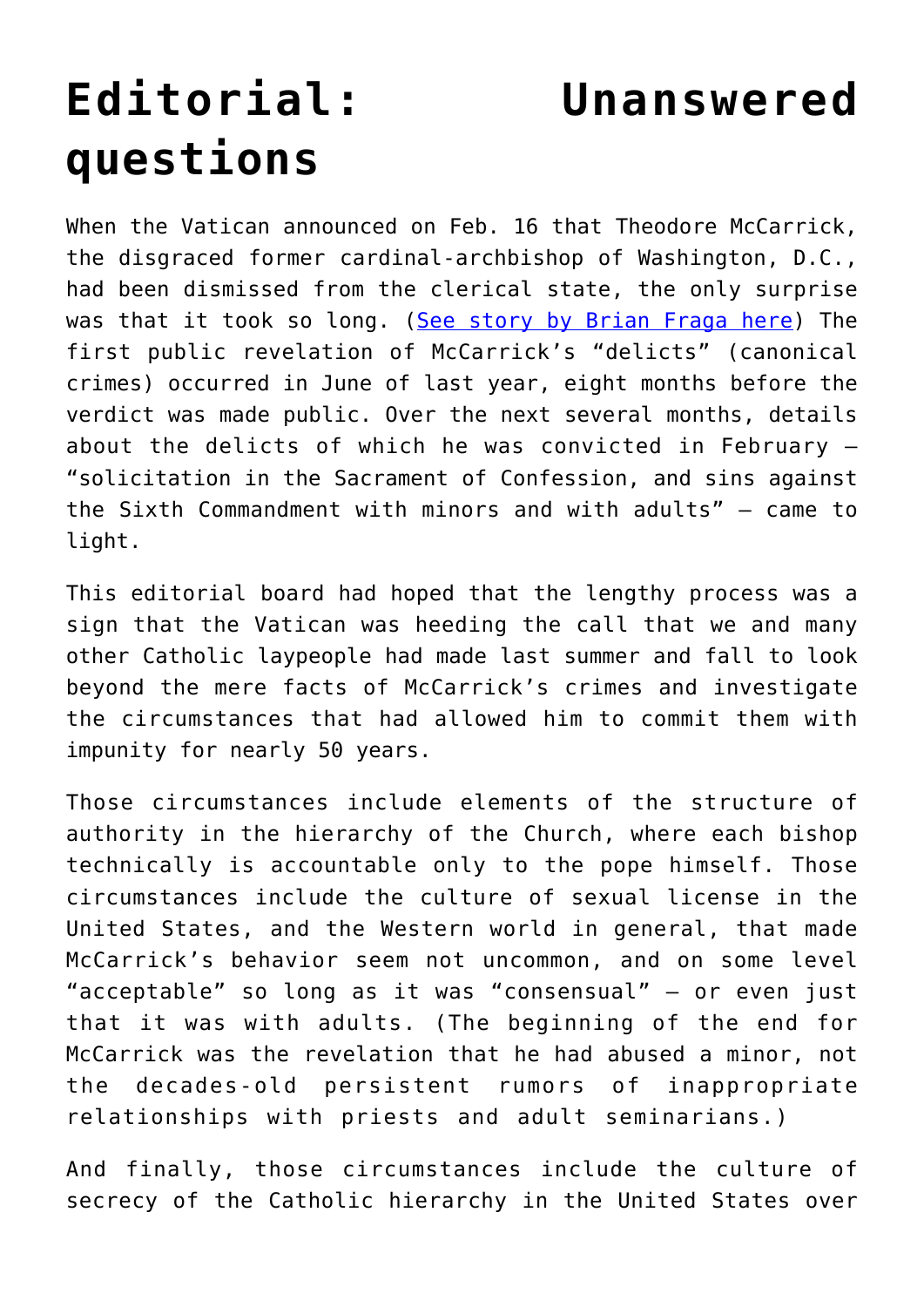the past 50 or more years  $-$  the same culture that enabled the decades-long cover-up of clerical sexual abuse.

By announcing McCarrick's punishment without also revealing what, if anything, the investigation and trial had uncovered concerning these broader issues, the Vatican missed a huge opportunity. McCarrick's crimes are particularly egregious, but the laity have come to realize that they aren't isolated, and that far too many bishops in the United States and abroad (including in the Vatican) were aware of them for many years and did nothing to bring McCarrick to justice. This is especially disturbing given the prominent role McCarrick played in the development of the U.S. bishops' response, back in 2002, to the abuse crisis. Even more important than "What did they know, and when did they know it?" is the question of "Why does it seem that nothing was done?" Exposing the circumstances that allowed McCarrick to act as he did for so many years would have sent a strong signal that the Vatican is truly serious about preventing such abuses, and the scandals that follow them, from ever occurring again.

As the Vatican's summit of the heads of bishops' conferences worldwide approached, there was concern among some Catholic laity in the United States that it, too, would fail to consider the circumstances surrounding the McCarrick affair. At a press conference announcing the summit's theme, Cardinal Blase Cupich of Chicago, a close adviser to Pope Francis and one of the presenters, was asked whether it would address issues arising from the McCarrick case — particularly the abuse of adult seminarians. He replied that it would not. Instead, the summit's focus would be on minors who "don't have a voice."

"Misbehavior on the part of clerics with vulnerable adults or other adults," Cardinal Cupich did acknowledge, "are topics that need addressing." We look forward to that day.

*OSV Editorial Board: Gretchen R. Crowe, Scott Richert, York*